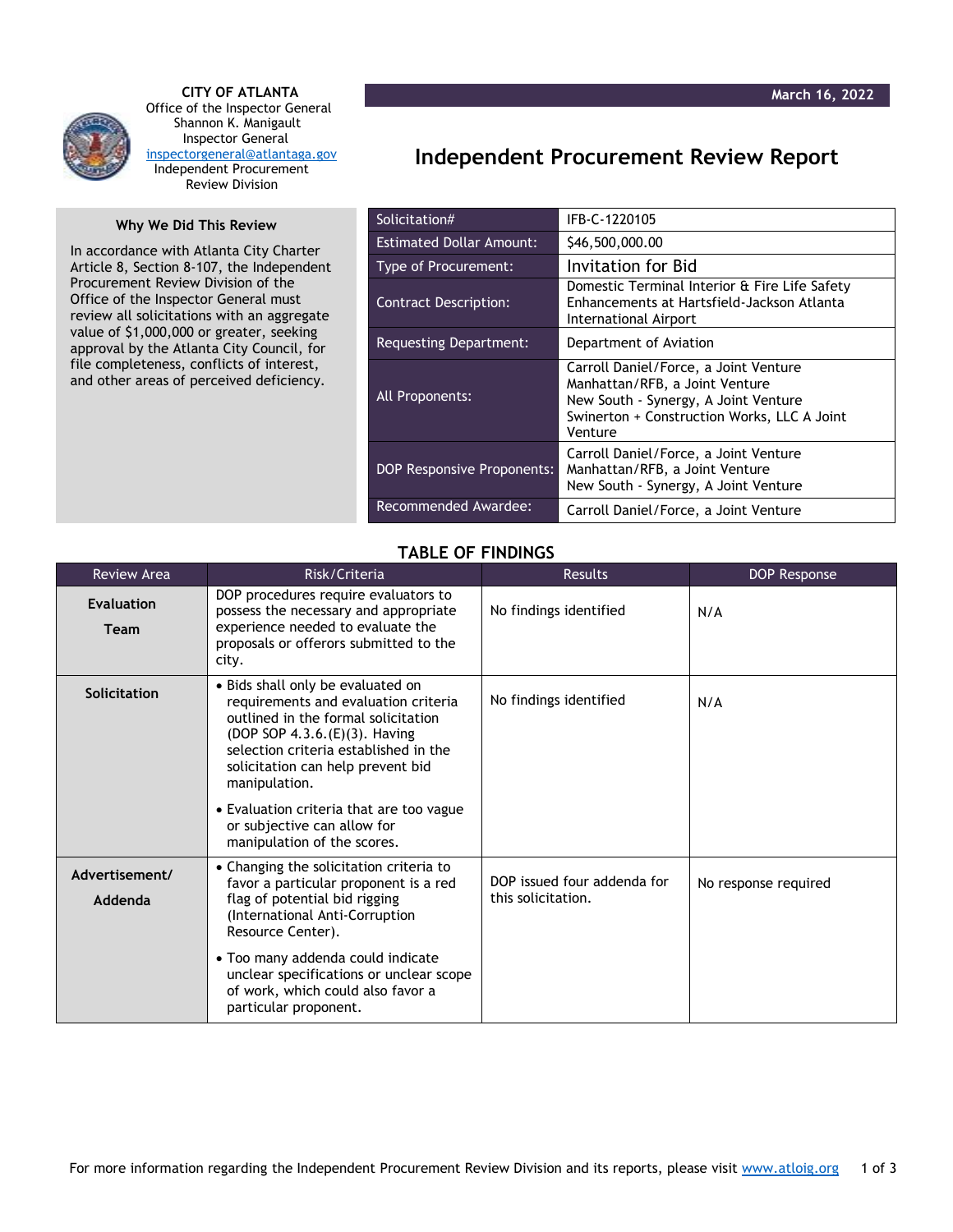| Review Area                    | Risk/Criteria                                                                                                                                                                                                                                                                                                                                                                                                                                                                                                                                           | Results                                                                                                                                                                                                                                                                                                                                                                                                                                                                                                        | DOP Response         |
|--------------------------------|---------------------------------------------------------------------------------------------------------------------------------------------------------------------------------------------------------------------------------------------------------------------------------------------------------------------------------------------------------------------------------------------------------------------------------------------------------------------------------------------------------------------------------------------------------|----------------------------------------------------------------------------------------------------------------------------------------------------------------------------------------------------------------------------------------------------------------------------------------------------------------------------------------------------------------------------------------------------------------------------------------------------------------------------------------------------------------|----------------------|
| <b>Submittal</b>               | The city code provides that the city<br>shall select no less than three submittals<br>solicited from an RFP that it deems as<br>the most responsible and responsive;<br>provided, however, that if three or<br>fewer offerors respond, the requirement<br>shall not apply (City Code Sec. 2-1189).                                                                                                                                                                                                                                                      | No findings identified                                                                                                                                                                                                                                                                                                                                                                                                                                                                                         | N/A                  |
| Responsive<br><b>Review</b>    | • DOP procedures require findings to be<br>recorded on a responsive checklist<br>which identifies specific submittal<br>requirements for the project and<br>identifies a bidder's compliance with<br>those required documents.<br>• Unclear or inconsistent responsiveness<br>determinations could be a red flag of<br>bid manipulation.                                                                                                                                                                                                                | DOP received four bids for<br>this solicitation and deemed<br>three bidders responsive.<br>IPro found additional<br>discrepancies in the non-<br>responsive bidder's submittal:<br>(1) Bidder indicated that the<br>company had a written safety<br>plan but failed to submit a<br>copy for evaluation.<br>(2) Bidder failed to submit a<br>general contractor's license<br>with the bid.                                                                                                                      | No response required |
| Conflict of<br><b>Interest</b> | The city's standards of conduct prohibit<br>employees from having financial<br>conflicts of interests. Contracts must be<br>awarded and administered free from<br>improper influence or the appearance of<br>impropriety.                                                                                                                                                                                                                                                                                                                               | No findings identified                                                                                                                                                                                                                                                                                                                                                                                                                                                                                         | N/A                  |
| <b>Evaluation</b>              | • DOP procedures require procurement<br>staff to compile the evaluation scores,<br>including those from risk management<br>and contract compliance.<br>• Public procurement practice states<br>that any arithmetical errors should be<br>corrected, and scores should be<br>recorded in grids/matrices (NIGP).<br>• According to the International Anti-<br>Corruption Resource Center, bids that<br>are too close together (less than 1%)<br>or too far apart (more than 20%) could<br>be indicators of collusive bidding. Not<br>applicable for RFPs. | $(1)$ DOA identified a \$600,000<br>error and a \$1.00 entry in the<br><b>Total Base Bid Price</b><br>submitted by the highest and<br>second-highest bidders,<br>respectively. This finding<br>does not affect the outcome<br>of the award.<br>(2) The bid spread was<br>22.06%; however, the highest<br>and second-highest bidders<br>were deemed non-responsive<br>by DOP and the Office of<br>Contract Compliance,<br>respectively. Therefore, this<br>finding does not affect the<br>outcome of the award. | No response required |